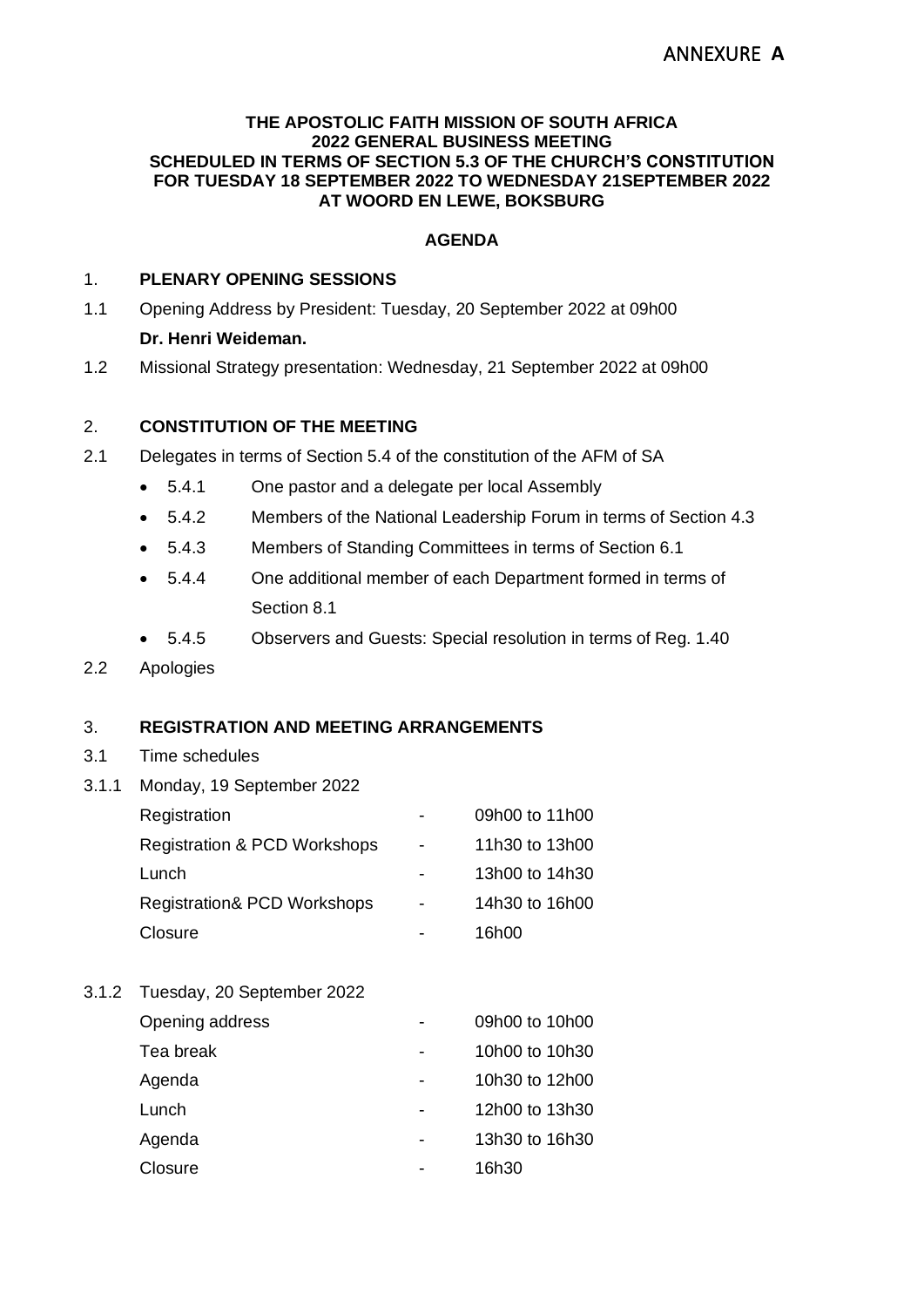| 3.1.3 Wednesday, 21 September 2022 |  |                |
|------------------------------------|--|----------------|
| One AFM Game Plan & Agenda         |  | 09h00 to 10h00 |
| Tea break                          |  | 10h00 to 10h30 |
| Agenda                             |  | 10h30 to 12h00 |
| Lunch                              |  | 12h00 to 13h30 |
| Agenda                             |  | 13h30 to 16h30 |
| Closure                            |  | 16h30          |
|                                    |  |                |

#### 3.2 Time allocation per speaker per subject

| Per subject         | 30 min                 |
|---------------------|------------------------|
| Proposer of motion  | $05 \text{ min}$       |
| Speaker per subject | $03 \text{ min}$       |
| Reply per subject   | $04 \text{ min}$       |
| Additional time     | Per special resolution |

## 3.3 Appointment of Minute Keepers, Time Keepers and Panel to regulate sequence of speakers

- 3.3.1 Minute Keepers
- 3.3.2 Time Keepers
- 3.3.3 Panel to regulate sequence of speakers

### 4. **APPROVAL OF THE AGENDA**

## 5. **APPROVAL OF THE MINUTES OF THE 2021 GENERAL BUSINESS MEETING:**

#### 6. **MATTERS ARISING FROM THE MINUTES**

Taken up in the report of the General Secretary.

### 7. **REPORT: THE PRESIDENT:**

### 8. **CONSTITUTIONAL AMENDMENTS:**

#### 9. **REPORT: GENERAL SECRETARY:**

- 9.1 Doctrinal, Ethical and Liturgical (DEL) issues:
- 9.2 Chaplaincy report:

## 10. **REPORT: THE GENERAL TREASURER:**